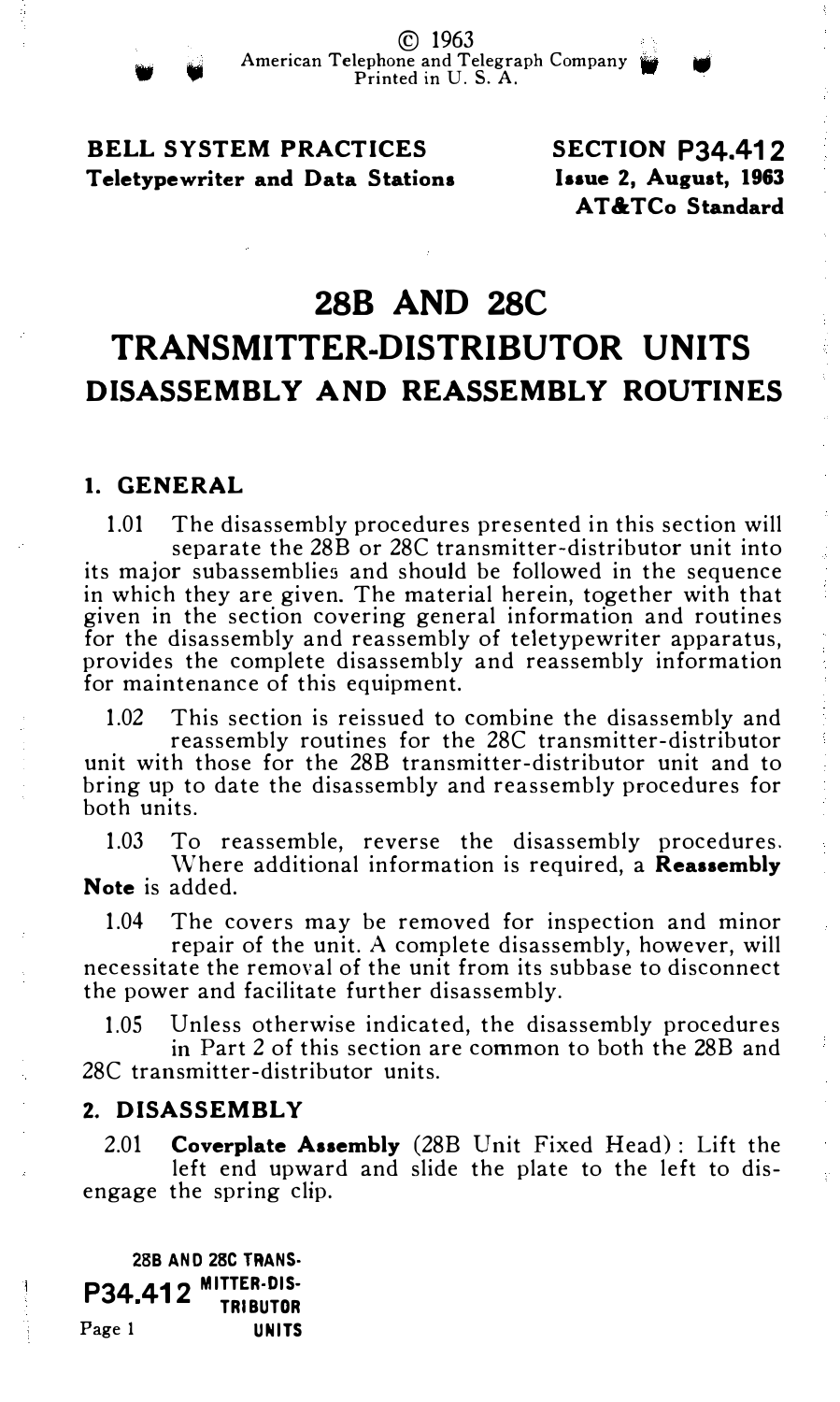1999 - 1999 - 1999 - 1999 - 1999 - 1999 - 1999 - 1999 - 1999 - 1999 - 1999 - 1999 - 1999 - 1999 - 1999 - 1999<br>1999 - 1999 - 1999 - 1999 - 1999 - 1999 - 1999 - 1999 - 1999 - 1999 - 1999 - 1999 - 1999 - 1999 - 1999 - 1999

2.02 Top Plate Assembly (28B Unit Fixed Head): Loosen the front and rear mounting screws and lift the plate upward.

Reassembly Note: Guide the mounting screws into the notches in the front and rear plates in the unit. Align and adjust the top plate position.

2.03 Tape-guide Plate Assembly  $(28B \text{ Unit Fixed Head})$ : Loosen the front and rear mounting screws and slide the plate upward.

Reassembly Note: Guide the mounting screws into the notches in the front and rear plates in the unit. Align and adjust the tape-guide plate position.

#### 2.04 Coverplate (Pivoted Head)

- (1) Loosen the captive screw on top.
- (2) Loosen the two mounting screws on the left.
- (3) Lift the plate up.

#### 2.05 Idler Gear Assembly

- (1) Remove the feed-lever spring and latch-stripper-bail spring.
- (2) Remove the oil-reservoir bar assembly by removing the screws, lockwashers, and flat washers holding the bar to its mounting bracket.
- (3) Pull out the idler-gear oil-retainer plug and remove the leather washer.
- (4) Remove the idler-gear-bearing stud locknut, lockwasher, and flat washer.
- (5) Remove as a unit the idler-gear-bearing stud, idler gear, and spacer (if used).
- 2.06 Sensing Shaft Assembly (Pivoted Head)
	- (1) Remove the idler gear assembly as covered in previous paragraph.
	- (2) Remove the front bearing clamp by removing the three mounting screws and lockwashers.
	- (3) Remove the rear bearing clamp by removing the two mounting screws and lockwashers.
	- (4) Remove the sensing shaft assembly.

2.07 Distributor and Sensing Shaft Assembly (28B Unit Pivoted and Fixed Head) : Follow the procedure for removing the sensing shaft assembly.

2.08 Distributor Shaft Assembly (28C Unit): Follow the procedure for removing the sensing shaft assembly.

I I I I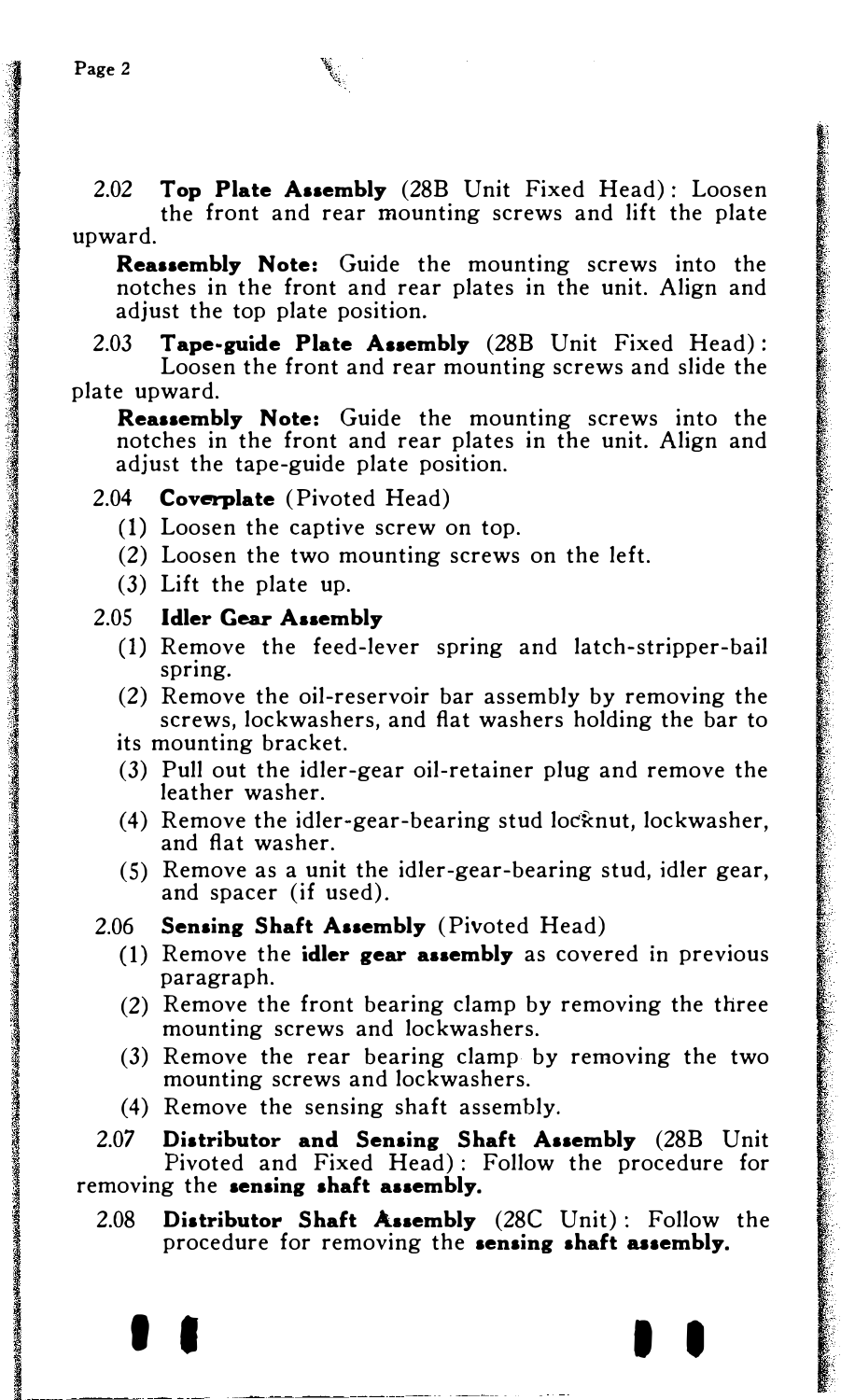#### 2.09 Clutch Trip Assembly

- (1) **D**isconnect the wires leading to the clutch magnet.
- (2) Remove the mounting-plate mounting screw, lockwasher, and flat washer and the mounting-plate adjusting screw,

lockwasher, and flat washer.

(3) Withdraw the clutch trip assembly from the bottom of the unit.

#### 2.10 Pivot Shaft

• •

- (1) Remove the sensing shaft assembly or the distributor and sensing shaft assembly as covered in previous paragraphs.
- (2) Remove the two ring retainers, one of which is hidden under a felt washer.
- (3) Loosen the feed-lever collar setscrews.
- (4) Remove the pivot-shaft nut, lockwasher, and flat washer.
- (5) Remove the pivot shaft by pushing it toward the rear plate, being careful not to lose the feed-lever collars and felt washers.

#### 2.11 Pivoted Sensing Head and Tape Deflector

- (1) Remove the last-character contact assembly.
- (2) Remove the check-pawl spring.
- (3) Remove the tape-deflector spring.
- (4) Loosen the rear pivot-screw locknut and run the rear pivot screw as far as possible into the casting.
- (5) Pull the sensing pins down and free from the top plate.
- (6) Loosen the front pivot-screw locknut.
- (7) Turn the front pivot screw until the tape deflector is free from the pivot screw.
- (8) Remove the sensing head and tape deflector.

#### 2.12 Storing Switch Assembly

- (1) Disconnect the electrical cable assembly.
- (2) Remove the four mounting screws, lockwashers, and flat washers.
- (3) Remove the storing switch assembly.

<sup>288</sup>AND 28C TRANS· P34.412 MITTER-DIS-• TRIBUTOR Page 3 UNITS